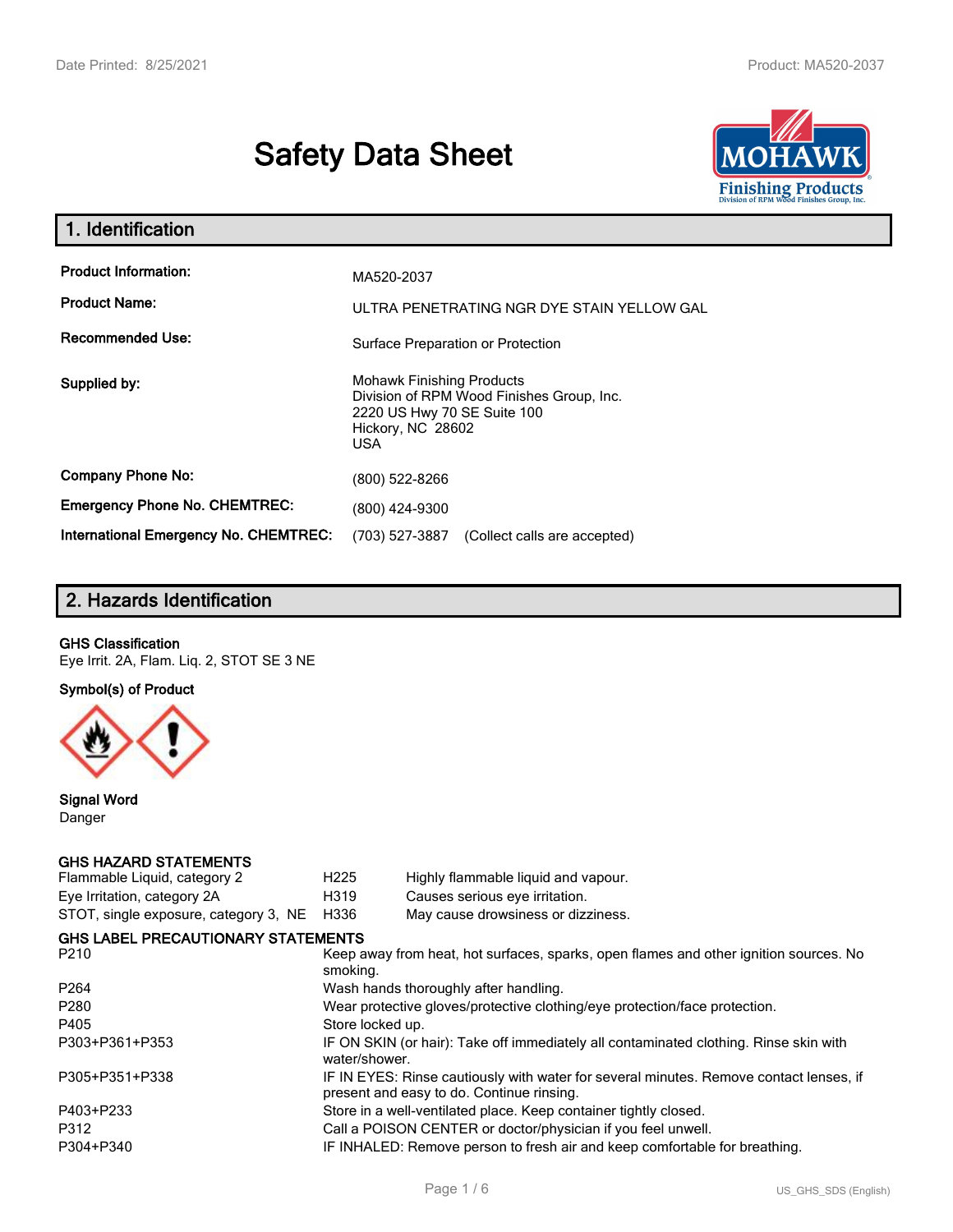**GHS Statements** H225-302-319-332-336

H226-332-336

| P337+P313                               | If eye irritation persists: Get medical advice/attention.      |  |  |  |
|-----------------------------------------|----------------------------------------------------------------|--|--|--|
| P403+P235                               | Store in a well-ventilated place. Keep cool.                   |  |  |  |
| <b>GHS SDS PRECAUTIONARY STATEMENTS</b> |                                                                |  |  |  |
| P240                                    | Ground/bond container and receiving equipment.                 |  |  |  |
| P <sub>241</sub>                        | Use explosion-proof electrical/ventilating/lighting/equipment. |  |  |  |
| P <sub>242</sub>                        | Use only non-sparking tools.                                   |  |  |  |
| P <sub>243</sub>                        | Take precautionary measures against static discharge.          |  |  |  |
|                                         |                                                                |  |  |  |

# **3. Composition/Information on ingredients**

| Chemical Name  | CAS-No.   | Wt. %       | <b>GHS Symbols</b> | GHS  |
|----------------|-----------|-------------|--------------------|------|
| acetone        | 67-64-1   | 75-100      | GHS02-GHS07        | H225 |
| ethanol        | 64-17-5   | $2.5 - 10$  | GHS02              | H225 |
| ethoxypropanol | 1569-02-4 | $1.0 - 2.5$ | GHS02-GHS07        | H226 |
| sodium sulfate | 7757-82-6 | < 0.1       | GHS07              | H332 |

The exact percentage (concentration) of ingredients is being withheld as a trade secret.

The text for GHS Hazard Statements shown above (if any) is given in the "Other information" Section.

# **4. First-aid Measures**



FIRST AID - EYE CONTACT: IF IN EYES: Rinse cautiously with water for several minutes. Remove contact lenses, if present and easy to do. Continue rinsing. If eye irritation persists: Get medical advice/attention.

FIRST AID - SKIN CONTACT: IF ON SKIN (or hair): Take off immediately all contaminated clothing. Rinse skin with water/shower.

FIRST AID - INGESTION: IF SWALLOWED: rinse mouth. Do NOT induce vomiting. IF exposed or if you feel unwell: Call a POISON CENTER or doctor/physician.

FIRST AID - INHALATION: IF INHALED: Remove person to fresh air and keep comfortable for breathing.

### **5. Fire-fighting Measures**

**SPECIAL FIREFIGHTING PROCEDURES:** Evacuate all persons from the fire area to a safe location. Move non-burning material, as feasible, to a safe location as soon as possible. Fire fighters should be protected from potential explosion hazards while extinguishing the fire. Wear self-contained breathing apparatus (SCBA) and full fire-fighting protective clothing. Thoroughly decontaminate all protective equipment after use. Containers of this material may build up pressure if exposed to heat (fire). Use water spray to cool fire-exposed containers. Use water spray to disperse vapors if a spill or leak has not ignited. DO NOT extinguish a fire resulting from the flow of flammable liquid until the flow of the liquid is effectively shut off. This precaution will help prevent the accumulation of an explosive vapor-air mixture after the initial fire is extinguished.

**FIREFIGHTING EQUIPMENT:** This is a NFPA/OSHA Class 1B or less flammable liquid. Follow NFPA30, Chapter 16 for fire protection and fire suppression. Use a dry chemical, carbon dioxide, or similar ABC fire extinguisher for incipeint fires. Water may be used to cool and prevent rupture of containers that are exposed to heat from fire.

# **6. Accidental Release Measures**

#### **ENVIRONMENTAL MEASURES:** No Information

**STEPS TO BE TAKEN IN CASE MATERIAL IS RELEASED OR SPILLED:** Follow personal protective equipment recommendations found in Section VIII. Personal protective equipment needs must be evaluated based on information provided on this sheet and the special circumstances created by the spill including; the material spilled, the quantity of the spill, the area in which the spill occurred, and the training and the expertise of employees in the area responding to the spill. Never exceed any occupational exposure limits. Shut off ignition sources; including electrical equipment and flames. Do not allow smoking in the area. Do not allow the spilled product to enter public drainage system or open waterways.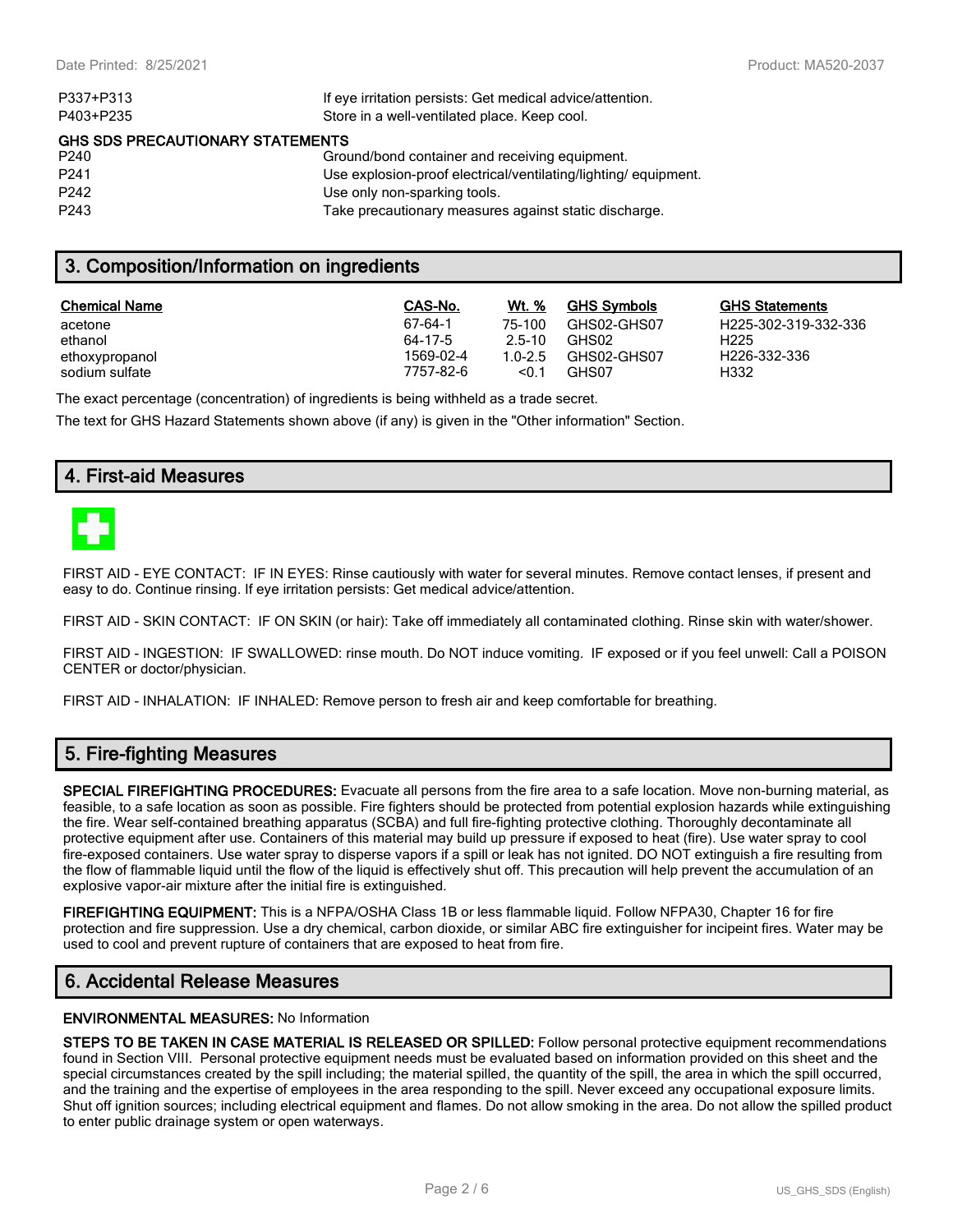# **7. Handling and Storage**



**HANDLING:** Avoid inhalation and contact with eyes, skin, and clothing. Wash hands thoroughly after handling and before eating or drinking. In keeping with safe handling practices, avoid ignition sources (smoking, flames, pilot lights, electrical sparks); ground and bond containers when transferring the material to prevent static electricity sparks that could ignite vapor and use spark proof tools and explosion proof equipment. Empty containers may retain product residue or vapor. Do not pressurize, cut, weld, braze, solder, drill, grind, or expose container to heat, flame, sparks, static electricity, or other sources of ignition. Any of these actions can potentially cause an explosion that may lead to injury.

**STORAGE:** Keep containers closed when not in use. Store in cool well ventilated space away from incompatible materials.

# **8. Exposure Controls/Personal Protection**

| Ingredients with Occupational Exposure Limits          |                                     |                                              |                                          |                              |
|--------------------------------------------------------|-------------------------------------|----------------------------------------------|------------------------------------------|------------------------------|
| <b>Chemical Name</b>                                   | <b>ACGIH TLV-TWA</b>                | <b>ACGIH-TLV STEL</b>                        | <b>OSHA PEL-TWA</b>                      | <b>OSHA PEL-CEILING</b>      |
| acetone<br>ethanol<br>ethoxypropanol<br>sodium sulfate | $250$ ppm<br>N.D.<br>50 ppm<br>N.D. | $500$ ppm<br>$1000$ ppm<br>$200$ ppm<br>N.D. | $1000$ ppm<br>$1000$ ppm<br>N.D.<br>N.D. | N.D.<br>N.D.<br>N.D.<br>N.D. |

**Further Advice: MEL = Maximum Exposure Limit OES = Occupational Exposure Standard SUP = Supplier's Recommendation Sk = Skin Sensitizer N.E. = Not Established N.D. = Not Determined**

### **Personal Protection**



**RESPIRATORY PROTECTION:** Use adequate engineering controls and ventilation to keep levels below recommended or statutory exposure limits. If exposure levels exceed limits use appropriate approved respiratory protection equipment.

**SKIN PROTECTION:** Wear chemical resistant footwear and clothing such as gloves, an apron or a whole body suit as appropriate.



**EYE PROTECTION:** Wear chemical-resistant glasses and/or goggles and a face shield when eye and face contact is possible due to splashing or spraying of material.



**OTHER PROTECTIVE EQUIPMENT:** No Information



**HYGIENIC PRACTICES:** It is good practice to avoid contact with the product and/or its vapors, mists or dust by using appropriate protective measures. Wash thoroughly after handling and before eating or drinking.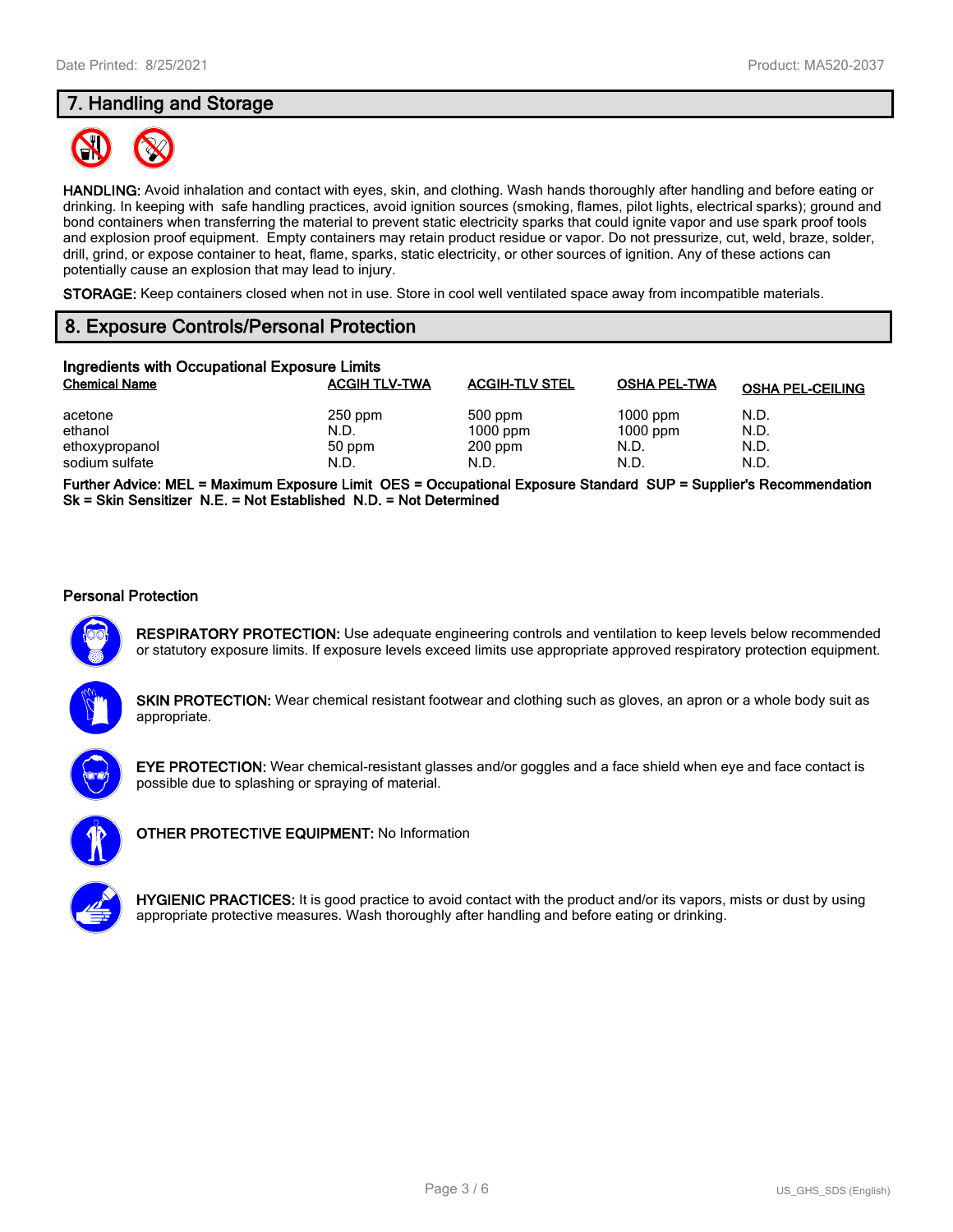**N.I. = No Information**

# **9. Physical and Chemical Properties**

| Appearance:                    | Colored Liquid                   | <b>Physical State:</b>                      | <b>LIQUID</b>  |
|--------------------------------|----------------------------------|---------------------------------------------|----------------|
| Odor:                          | <b>Strong Solvent</b>            | <b>Odor Threshold:</b>                      | Not determined |
| Density, g/cm3:                | 0.814                            | pH:                                         | Not determined |
| Freeze Point, °F:              | Not determined                   | Viscosity:                                  | Not determined |
| <b>Solubility in Water:</b>    | Not determined                   | Partition Coefficient, n-octanol/<br>water: | Not determined |
| Decomposition temperature, °F: | Not determined                   | <b>Explosive Limits, %:</b>                 | Not determined |
| Boiling Range, °F:             | $>$ 100 °F                       | Flash Point, °F:                            | $-4$ $\circ$ F |
| Combustibility:                | <b>Supports Combustion</b>       | Auto-Ignition Temperature, °F:              | Not determined |
| <b>Evaporation Rate:</b>       | <b>Faster than Diethyl Ether</b> | Vapor Pressure, mmHg:                       | Not determined |
| <b>Vapor Density:</b>          | Not determined                   |                                             |                |

# **10. Stability and reactivity**

**STABILITY:** Stable under normal conditions.

**CONDITIONS TO AVOID:** Heat, flames and sparks.

**INCOMPATIBILITY:** Acids, Bases, Oxidizing agents

**HAZARDOUS DECOMPOSITION PRODUCTS:** Not determined.

# **11. Toxicological information**

**Practical Experiences**

**EMERGENCY OVERVIEW:** No Information

**EFFECT OF OVEREXPOSURE - EYE CONTACT:** No Information

**EFFECT OF OVEREXPOSURE - INGESTION:** No Information

**EFFECT OF OVEREXPOSURE - INHALATION:** No Information

**EFFECT OF OVEREXPOSURE - SKIN CONTACT:** No Information

**CARCINOGENICITY:** No Information

### **PRIMARY ROUTE(S) OF ENTRY:**

**Eye Contact, Skin Contact, Inhalation**

# **Acute Toxicity Values**

**The acute effects of this product have not been tested. Data on individual components are tabulated below**

| CAS-No. | <b>Chemical Name</b> |
|---------|----------------------|
| 67-64-1 | acetone              |

**Casary Chemical Chemical LD50 Chemical LD50 Vapor LC50** 1800 mg/kg Rat 20000 mg/kg Rabbit 50.1 mg/L Rat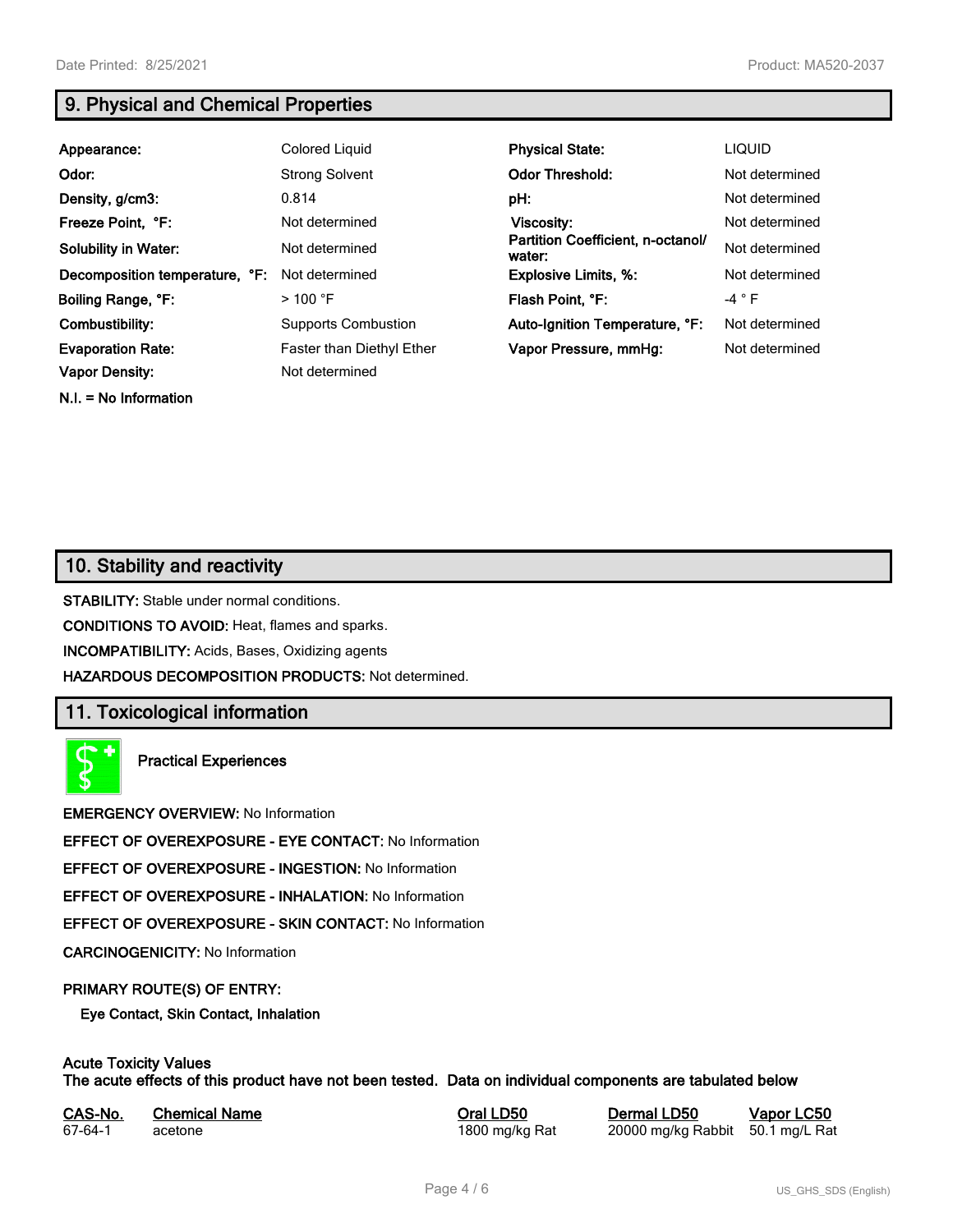| 64-17-5   | ethanol        | 7060 mg/kg Rat   | 15,800 mg/kg      | 124.7 mg/L Rat |
|-----------|----------------|------------------|-------------------|----------------|
| 1569-02-4 | ethoxypropanol | 4400 mg/kg Rat   | 8100 mg/kg Rabbit | - 15           |
| 7757-82-6 | sodium sulfate | >10000 mg/kg Rat | - N.I.            | - N.I.         |

#### **N.I. = No Information**

### **12. Ecological information**

**ECOLOGICAL INFORMATION:** Ecological evaluation of this material has not been performed; however, do not allow the product to be released to the environment without governmental approval/permits.

# **13. Disposal Information**



**Product**

**DISPOSAL METHOD:** Waste from this material may be a listed and/or characteristic hazardous waste. Dispose of material, contaminated absorbent, container and unused contents in accordance with local, state, and federal regulations.

**STEPS TO BE TAKEN IN CASE MATERIAL IS RELEASED OR SPILLED:** Follow personal protective equipment recommendations found in Section VIII. Personal protective equipment needs must be evaluated based on information provided on this sheet and the special circumstances created by the spill including; the material spilled, the quantity of the spill, the area in which the spill occurred, and the training and the expertise of employees in the area responding to the spill. Never exceed any occupational exposure limits. Shut off ignition sources; including electrical equipment and flames. Do not allow smoking in the area. Do not allow the spilled product to enter public drainage system or open waterways.

# **14. Transport Information**

#### **SPECIAL TRANSPORT PRECAUTIONS:** No Information

**DOT:** CONSUMER COMMODITY

**IATA:** UN1263, PAINT, 3, II

**IMDG:** UN1263, PAINT, 3, II

### **15. Regulatory Information**

### **U.S. Federal Regulations:**

### **CERCLA - SARA Hazard Category**

This product has been reviewed according to the EPA 'Hazard Categories' promulgated under Sections 311 and 312 of the Superfund Amendment and Reauthorization Act of 1986 (SARA Title III) and is considered, under applicable definitions, to meet the following categories:

Fire Hazard, Acute Health Hazard

#### **SARA SECTION 313**

This product contains the following substances subject to the reporting requirements of Section 313 of Title III of the Superfund Amendment and Reauthorization Act of 1986 and 40 CFR part 372:

No Sara 313 components exist in this product.